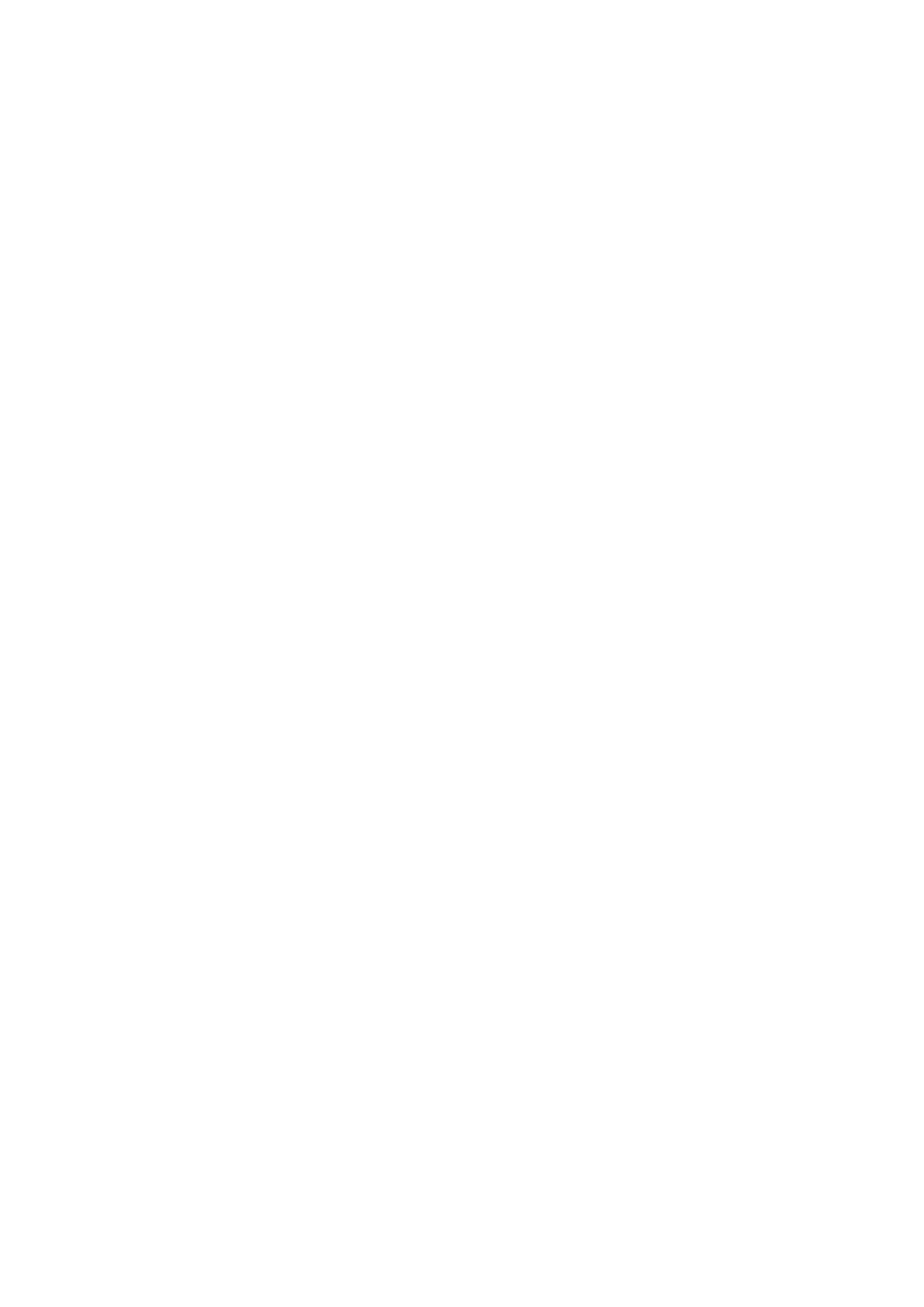# **CONTENTS**

- **Section 2: Advice to Statutory Bodies** Our schools Our profile Agreed Syllabus **SMSC Training Newsletter** Teaching resources
- **Section 3: Standards and Quality of Provision of RE** RE examinations in Bexley RE provision **Complaints**
- **Section 4: Agreed Syllabus** The Bexley Agreed Syllabus Our next review
- **Section 5: Collective Worship** Collective Worship in Bexley Determination and complaints
- **Section 6: Management of SACRE**

Professional and administrative support Development of the SACRE and SACRE training Finance Membership and Constitution NASACRE Code of Conduct

- **Section 7: SACRE in the wider community** Our activities Consultations and correspondence **Equality**
- **Section 8: Summary**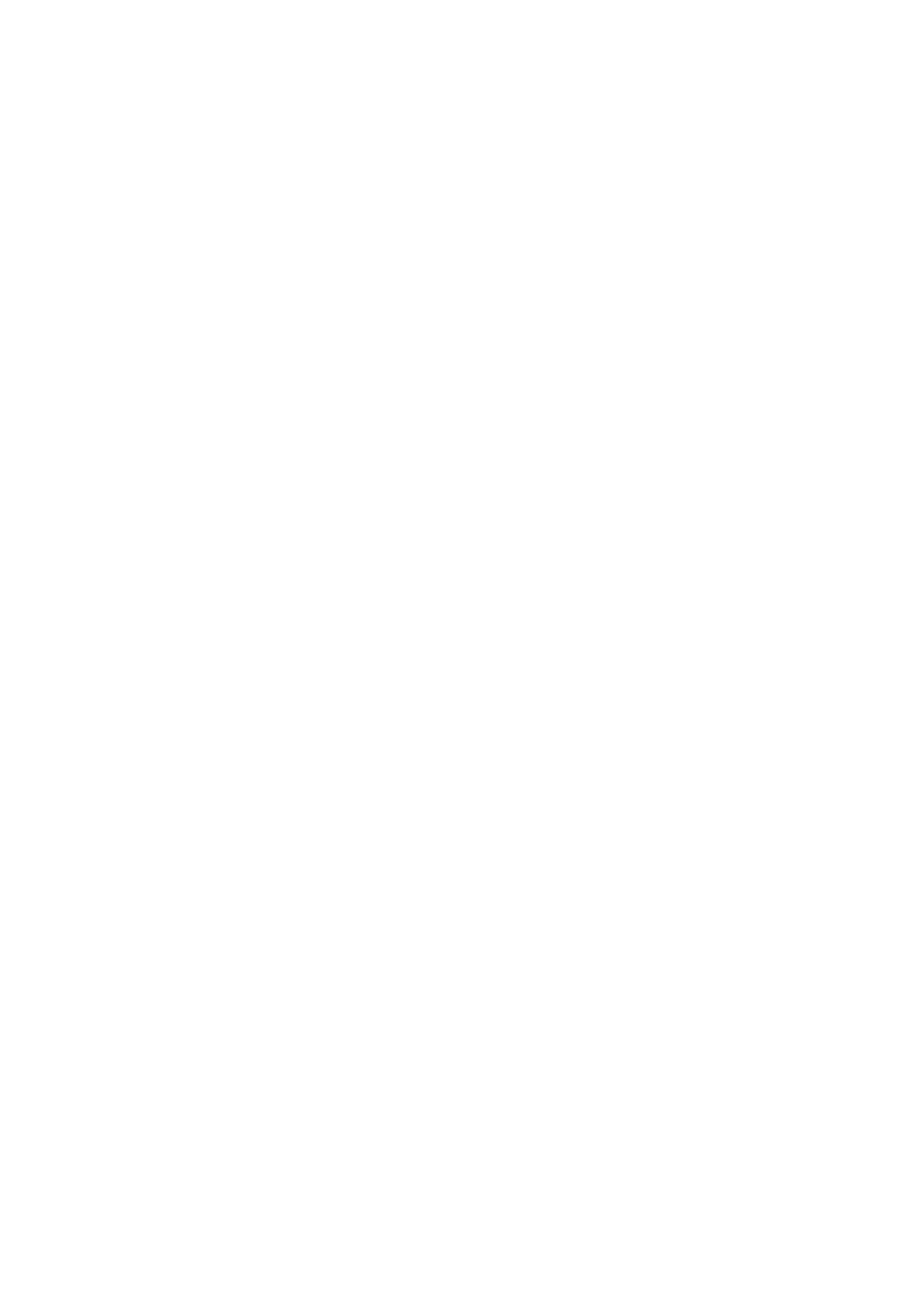# **INTRODUCTION FROM THE CHAIRMAN**

I am pleased to be able to introduce the Bexley SACRE Annual Report for the academic year 2015 / 2016.

The agreed syllabus for Religious Education in Bexley has been in place for two years now. The feedback we continue to receive is positive and I am delighted that the hard work of the Agreed Syllabus Conference to fundamentally change the look and feel of the syllabus in this Borough is being so warmly rewarded.

I want to commend everyone involved in delivering the syllabus throughout our schools and to everyone who is involved in updating the online resources. The time and effort and hours of work put in is making a positive difference to the teaching of RE in our Borough and the spiritual and moral enrichment of young people.

As a SACRE, we have taken the decision to be proactive in promoting the delivery of good quality Spiritual, Moral, Social and Cultural (SMSC) development in the Borough. We have received updates during the year on the resources that are being made available to schools and are supporting the organisation of a SMSC Conference.

Given the calibre of the local authority staff, certain SACRE members and our adviser, I am sure that the outcomes from our planned SMSC Conference in January 2017 will be a positive event which promotes this important area of development. The work undertaken to organise this event is very encouraging and I look forward to an informative and worthwhile event.

One task for the SACRE thereafter is to review the comments and discussions at that event and see what we can do to do more help promote the topic in our schools.

I am extremely pleased that we now have a termly Newsletter for our schools and I would like to thank our advisor, Virginia Corbyn, for producing it. Awareness raising will. I feel, have to be a theme for the SACRE next year. Not only for our schools and their RE teachers, but for the wider community too, if nothing else to try and encourage some new membership to our Group A which, traditionally, is the most difficult to recruit to, and retain a stable membership. As the demographics and the make-up of our Borough changes, it is important that we have balanced representation on SACRE.

In the year in question, the SACRE was delighted to be able to review some more excellent RE GCSE, AS and A level results achieved by Bexley students in 2015. For 2016, once again I am delighted to be able to congratulate our teachers and students on some excellent results.

For example,

- From a higher number of entries than ever before, our GCSE Full Course students continue to outperform their peers elsewhere in England;
- At AS Level there were more sitting the exam than before, and they too exceeded the average pass rate in England;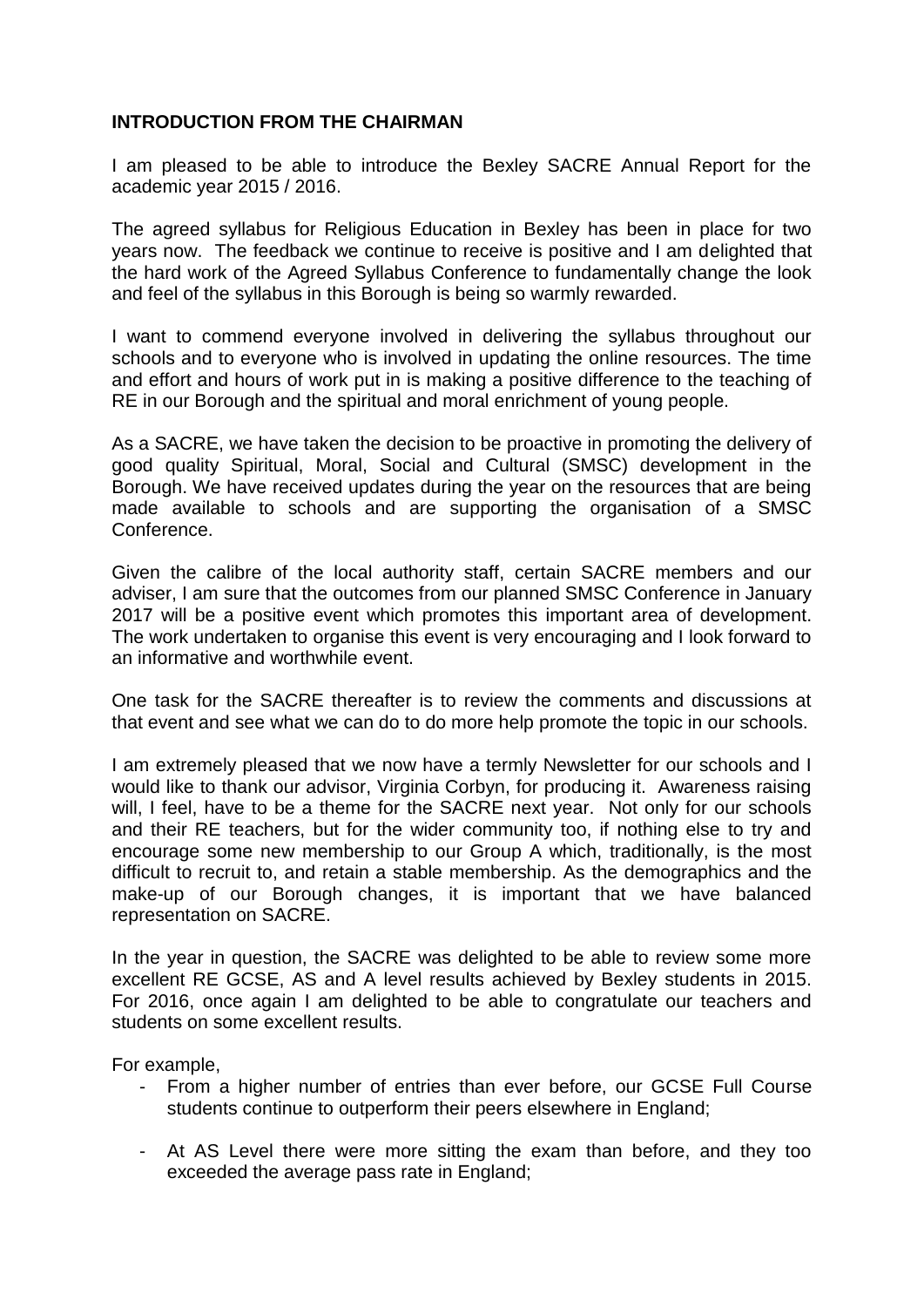- A significant increase in the number of students studying A Level (148 compared to 90 in 2015) nevertheless achieved a 100% pass rate.

It is said every year, but it is truly merited: the Borough's RE Heads of Department and their teaching staff deserve a huge thank you for continuing to deliver excellent results in what continues to be an uncertain time for their subject.

It is my hope that recent reviews and announcements may lead to some future stability for RE, and for those that teach it.

However, that is against a background of the near extinction of the GCSE Short Course following the introduction of the new KS4 performance measures (KPI's), Attainment 8 and Progress 8.

More about the Borough's Religious Studies examination results, and the new KPI's, is contained in section 3 of this report. The SACRE will discuss these results, and the impact of the new KPI's when it meets in March 2017.

This year we also held one of our meetings at Christ Church (Erith) C of E Primary School. I am grateful for the hospitality that they showed to us and the presentation and tour provided showing how RE is taught in their school. All members agreed that the standard of work we saw from pupils was truly exceptional. It is my hope that we will be able to visit other schools and places of worship for meetings to take place in the future.

During the year, I was also able to visit and attend a meeting of the SACRE in Newham and see how they hold their meetings and the issues that they examine. I am keen to continue to share expertise and learn from other SACREs in the months ahead.

Next year we will continue to maintain our working relationships with our schools and hopefully forge new ones with faith groups and centres across Bexley.

We will also continue to monitor and, where necessary, correspond on and debate any relevant RE matters, be they of local or national relevance.

However, this is all against a backdrop of difficult and challenging times for the public sector. The resources available to support the SACRE and the teaching of RE are continually stretched, and I am conscious that we cannot impose too much more on the excellent support the SACRE receives from employees of the local authority, volunteers and advisers. I know from my discussions with the Chairs of other SACREs that Bexley is not alone.

Despite these constraints I feel the SACRE has managed to cover a good range of topics and deliver some excellent outreach work, and to all who helped deliver this work I express my grateful thanks.

Also, I wish to thank the SACRE members who have departed, and extend a warm welcome to our new members. All SACRE members give their time voluntarily, and without their input and wise counsel, the SACRE could not function.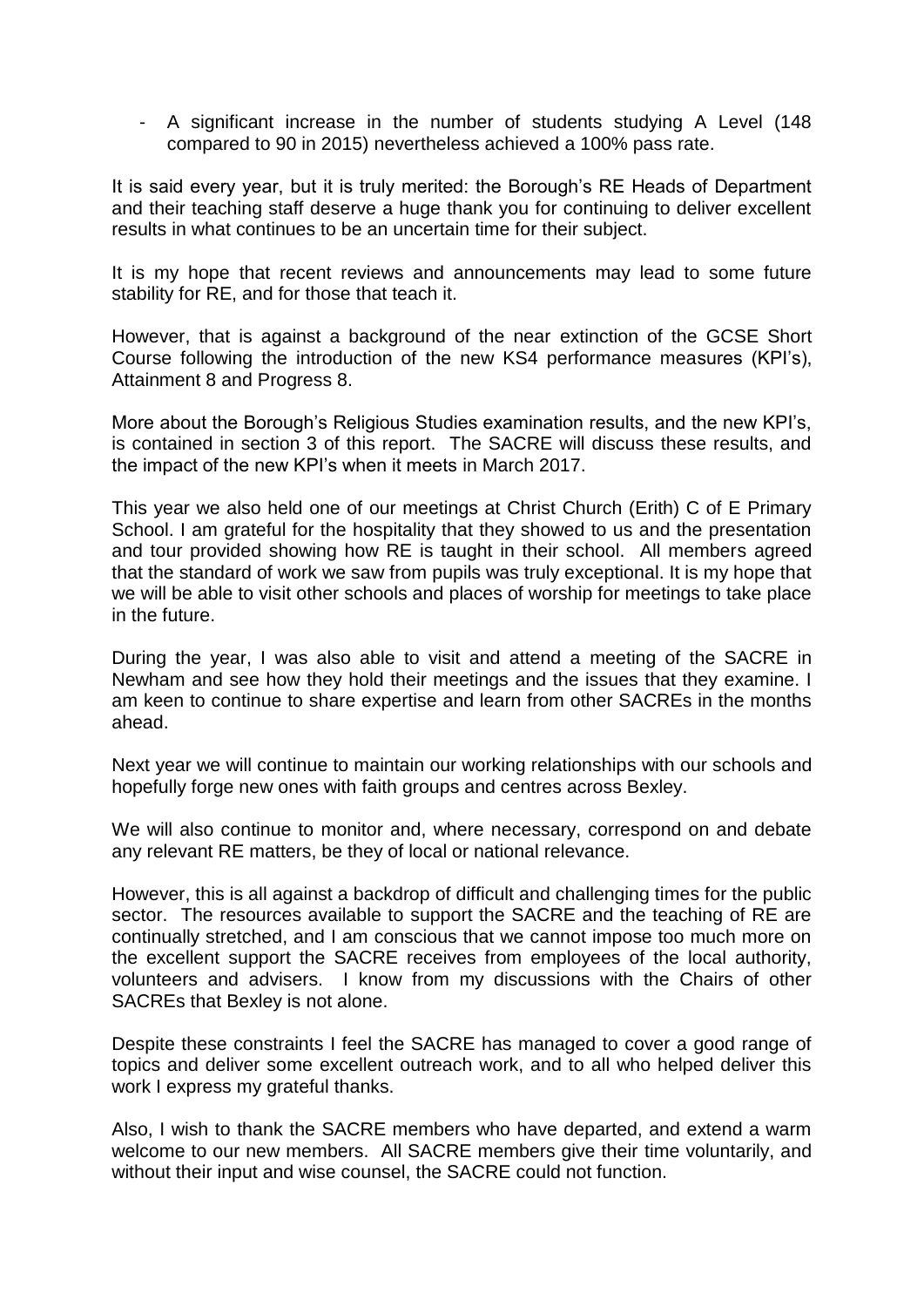Finally, I would like to express my ongoing gratitude to the Council officers who support the work of the SACRE as our meetings could not function without them.

Midleo



Cllr. David Leaf Chairman of the Bexley SACRE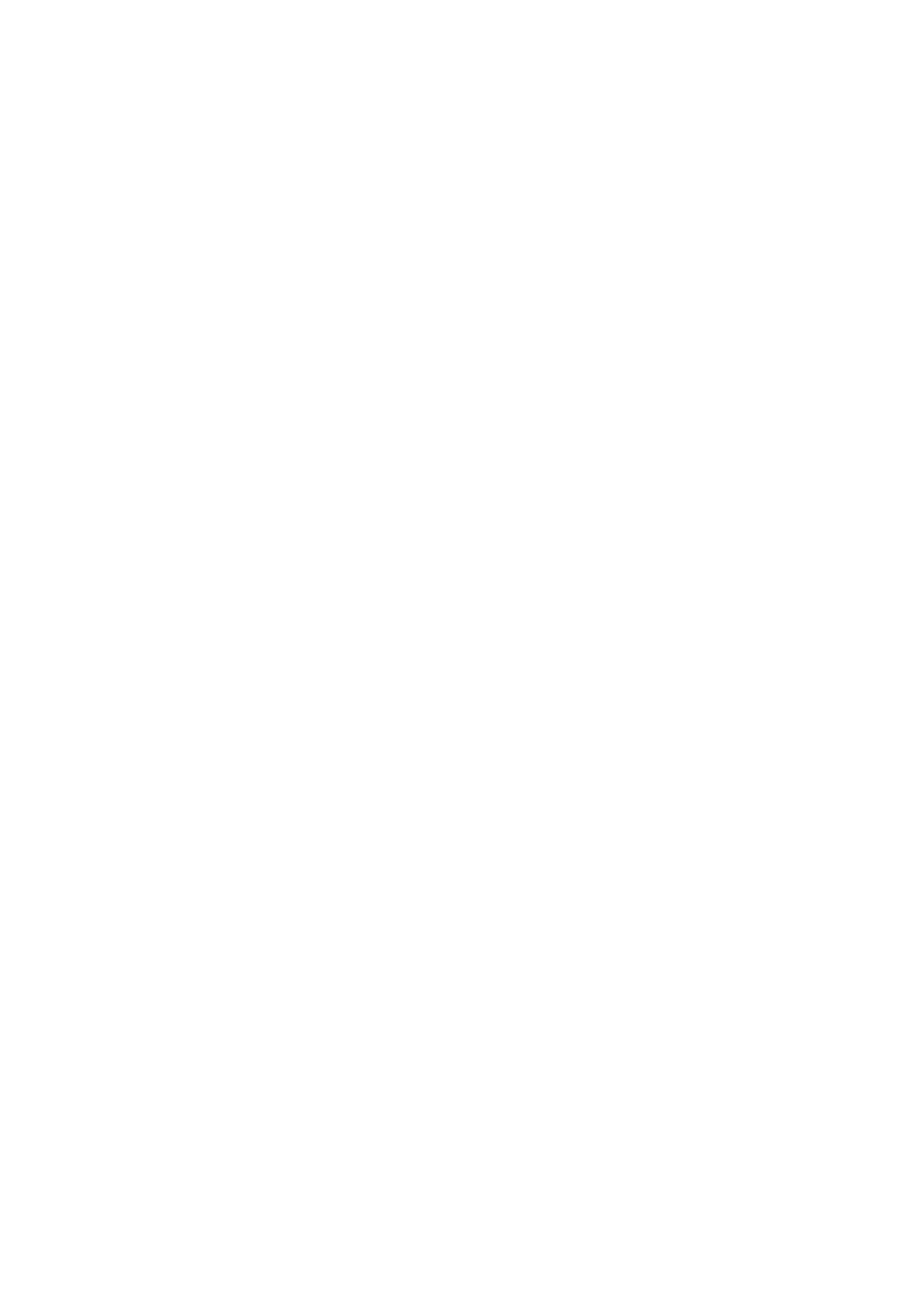# **2. ADVICE TO STATUTORY BODIES**

#### **Our schools**

There are in excess of 80 schools in the London Borough of Bexley, with three quarters being in the primary sector. The categories of school are wide ranging and varied - community primary, voluntary aided primary, Academy Trust, stand alone Academies, community special schools, all through schools and one free school - to name but a few.

Although for a number of years now our remit has not extended to all schools in the Borough – many now are an Academy of some sort – we do try to ensure that every school is aware of their responsibilities and, where appropriate, ensure that those required to follow the Bexley Agreed Syllabus do so, and encourage others to have regard to it where no specific religious denomination or other syllabus applies.

## **Our profile**

Notwithstanding the above we have heard on a number of occasions in the past year that some schools and teachers are not aware of the SACRE, or of its work. This suggests that some awareness raising might be appropriate, to ensure that our schools and teachers know we are here to offer help, advice and guidance. Our Newsletter may assist with profile raising, but it appears that more is needed. The SACRE will consider the opportunities at a future meeting.

## **Agreed Syllabus**

Feedback from teachers about the 2014 Agreed Syllabus has been positive and welcoming. More on this is provided in Section 4 of this Report. However, since the Agreed Syllabus was launched, the SACRE has provided a support meeting every school term to help develop the knowledge, understanding and confidence of RE subject leaders in primary schools.

#### **SMSC**

The SACRE had decided that to complement RE in school, Spiritual, Moral, Social and Cultural development should be promoted, and it has held a number of discussions on this as various topics arise during meetings. However, the main issue to report in this respect is a forthcoming Bexley SMSC Conference, to be held in January 2017, for which a great deal of planning has already taken place. The conference will focus on developing SMSC in education, and is aimed at enabling schools to demonstrate thoughtful and wide-ranging reflection and evaluation. It will also offer the opportunity to share information and consider robust evidence-based practice that makes a difference in the classroom and leads to respect, understanding and an appreciation of diverse viewpoints by the children in our schools. Beyond the conference, schools will be supported to network and collaborate; to evaluate and then embed initiatives that successfully and consistently encourage their pupils to broaden their horizons. We will advise on the event and outcomes in more detail next year.

In March 2016 a SACRE meeting focussed on SMSC and, alongside some teachers in the Borough, we discussed the locally provided SMSC teaching materials and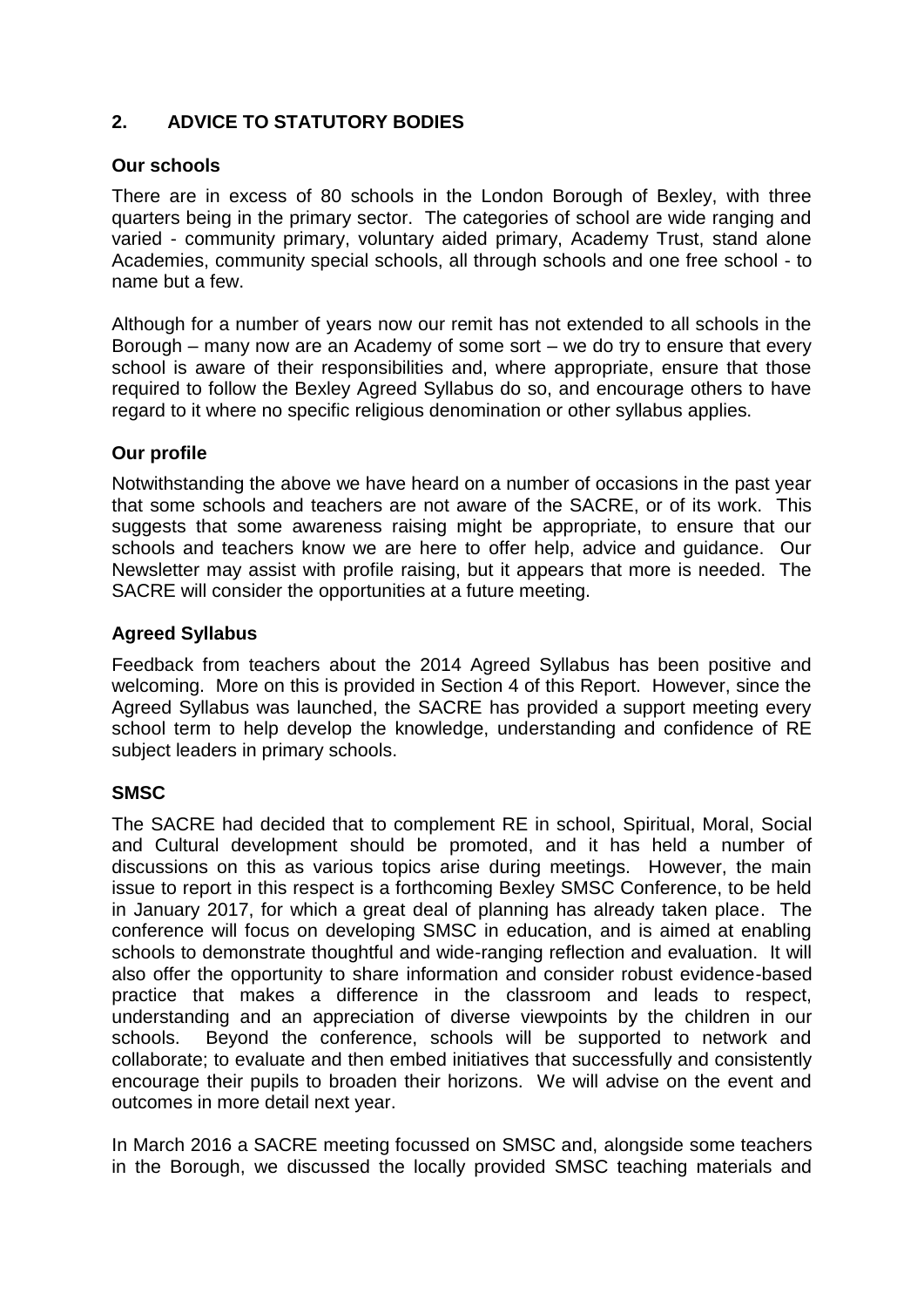were pleased to hear that Council staff are visiting schools to discuss SMSC and its provision. We noted a common concern that SMSC was at risk of focussing on the religious element (which could be taught in RE), and encouraged our teachers to make SMSC integral to every lesson taught in Bexley's schools, more in every discussion about current events.

# **Training**

In June 2016 the London Borough of Bexley held a summer term networking event for RE subject leaders, which was well attended and feedback suggests this was an interesting and worthwhile training event. Others are planned for each school term. However, these are just one of a number of such events organised by the staff at the London Borough of Bexley.

There have not been any training events for Governors in the period of this report, although it is possible that some training on SMSC may be provided after our January 2017 Conference.

The SACRE is extremely grateful to the local authority staff who undertake a great deal of hard work to organise RE training and related events.

#### **Newsletter**

The SACRE agreed to produce a Newsletter, and publish one edition each Autumn, Spring and Summer term. In January 2016 the first Newsletter issued, and a second followed in June 2016 and a third will be made available before the end of 2016.

Designed to publicise local events, training opportunities and articles and teaching resources of help and interest to RE subject leaders and teachers, it is also intended to keep our schools informed about best practice. The SACRE has been advised that the Newsletter is proving to be useful in widening the awareness of RE and RE resources in schools locally, and has perhaps contributed to a higher than anticipated attendance at training and networking events. This is very welcome feedback.

#### **Teaching resources**

The SACRE was briefed on a new teaching resource – Understanding Christianity – and our adviser is training to be an accredited trainer. Once this training is complete the SACRE will consider this in more detail and decide whether or to take up one of a number of options to roll out this resource to all the Borough's schools.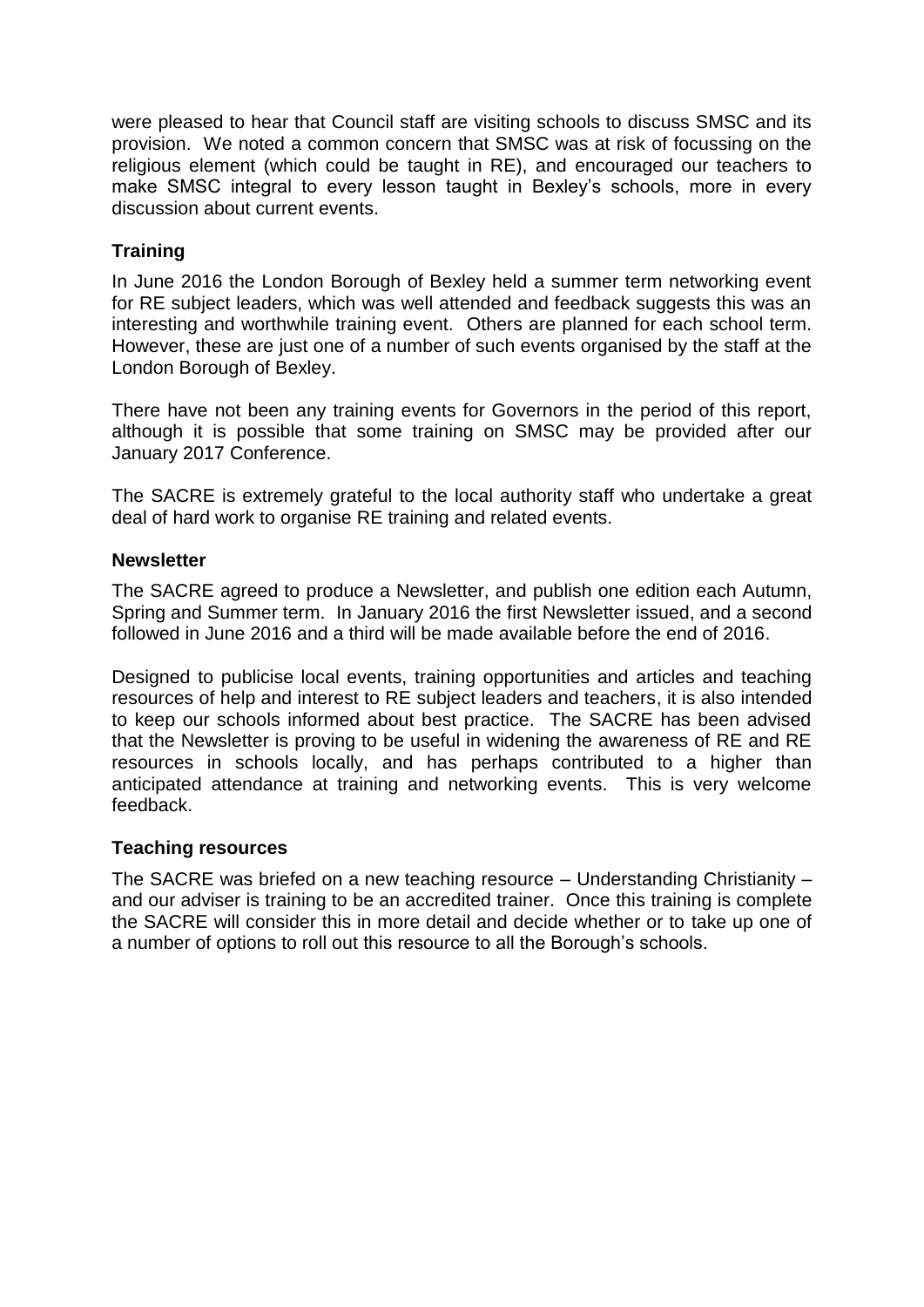# **3. STANDARDS AND QUALITY OF PROVISION OF RE**

#### **RE examinations in Bexley**

The SACRE continues to be proud of the results Bexley students achieve in their Religious Studies GCSE, AS and A Level examinations. But it should not be overlooked that these good results would not be possible without the excellent teaching staff and RE subject leaders we have in the Borough, and the SACRE owes these dedicated people a debt of gratitude.

Last year we reported on the results achieved by the 2,516 students who sat a Religious Studies examination in Bexley in 2015. This was a reduction of 358 from 2014 (a 12% decrease in entrants).

This year the declining trend in GCSE entries has continued (3.4% fewer candidates), possibly in part due to the Government's introduction of new performance measures at Key Stage 4, Attainment 8 and Progress 8.

This year our schools entered just three GCSE Short Course candidates, and the decrease in numbers for this exam was not matched by a similar increase for the Full Course.

The most likely reason for the near extinction of the GCSE Short Course in Bexley are the new KS4 performance measures, Attainment 8 and Progress 8. These new measures only include Full Course GCSEs or equivalents, and therefore will most certainly have discouraged schools from entering students for a Short Course GCSE.

Bexley's Religious Studies AS and A Level examination entries have bucked the local GCSE trend and more than doubled in recent years, with excellent results to match.

It is worth noting that with some Bexley examinations cohorts, which can be relatively small, any difference in the data from one year to the next can sometimes represent a large percentage change. The welcome increase in AS Level and A Level candidates is most certainly not attributable to a statistical anomaly, however.

Summary tables of the results for Bexley, and a brief comparison with those for England, are set out at the end of this section. We will discuss these results in detail, and down to individual school level, in March 2017.

It is the SACRE's firm opinion that whilst there is an apparent national trend to marginalise and squeeze the provision of RE in schools, which is in part reflected locally as resources on Bexley schools diminish, it is nevertheless the case that our schools and RE teachers and subject leaders are managing to maintain an excellent level of education and first class quality RE provision.

#### **RE provision**

The SACRE focussed one meeting on RE and SMSC in the school environment, and received a tour of a primary school to view pupils' work, to see what subject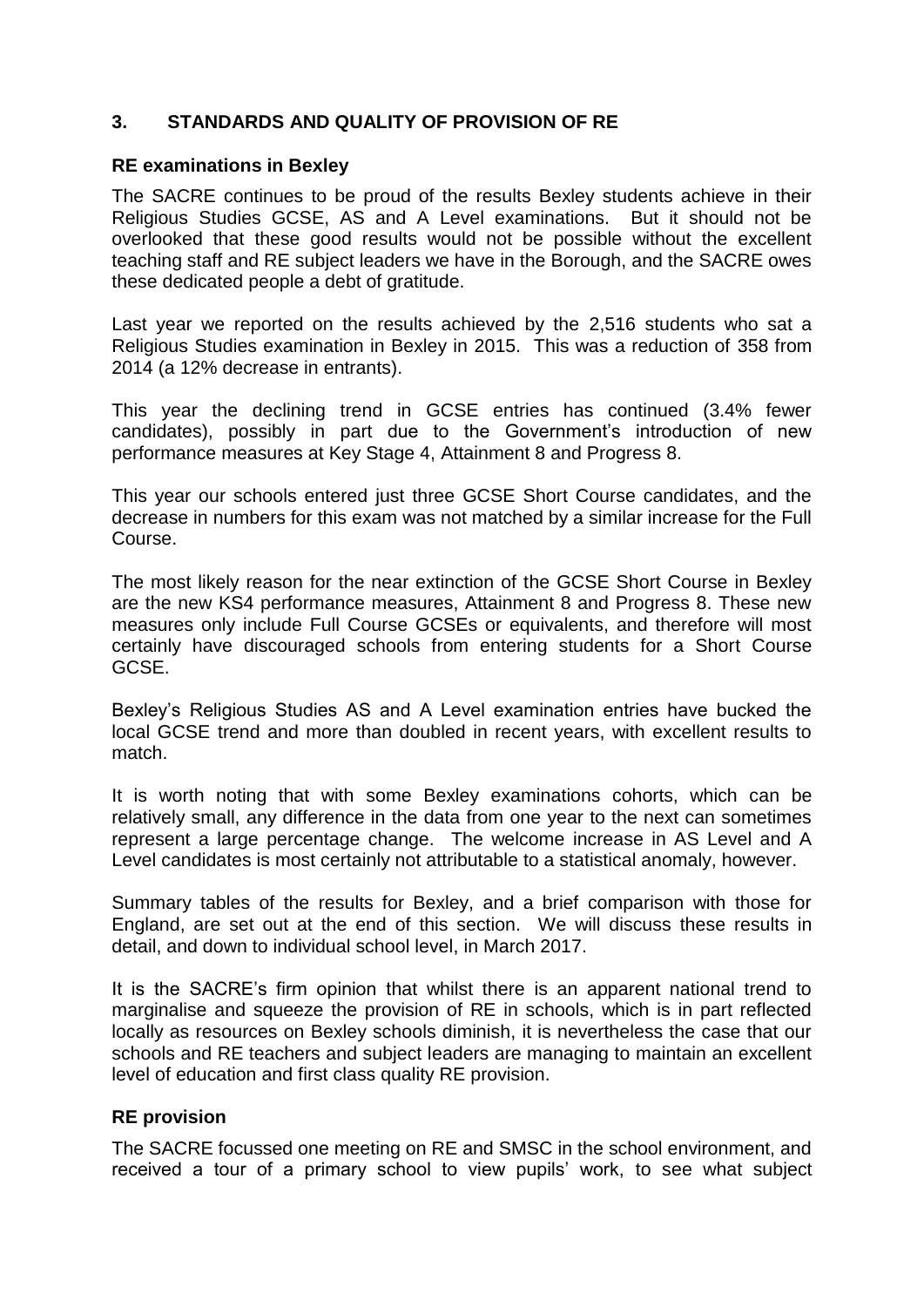materials and resources were available to teachers, and hear what RE materials are made available to parents who ask for more information. The most welcome message from that meeting was that the aim of RE is not only to learn about religion, but to learn from religion too, and to understand the links between the various faiths. This is a key message in the current Agreed Syllabus for Bexley, and aware that this is being widely used across the Borough, we are confident that RE provision in our schools – both primary and secondary - is appropriate, balanced and of a good quality.



It is our aim to visit some of our schools and, specifically, their RE classes, to experience RE teaching and learning: we will be canvassing schools for opportunities to do so.

That said, the SACRE accepted a generous invitation from one of our members to visit Christ Church C of E Primary School in Erith, where we were able to look at some excellent examples of the RE work undertaken by the pupils. During the visit the SACRE was made aware of the steps the school had taken, and the process it had followed, to

address the fact that one pupil did not wish to participate in RE. We agreed that the steps taken were correct and appropriate for that particular situation. We were also pleased to hear that collective worship and the content of the RE curriculum are always kept separate.

#### **Complaints**

In the period covered by this Report, there were no complaints made to the SACRE about RE or the provision thereof.

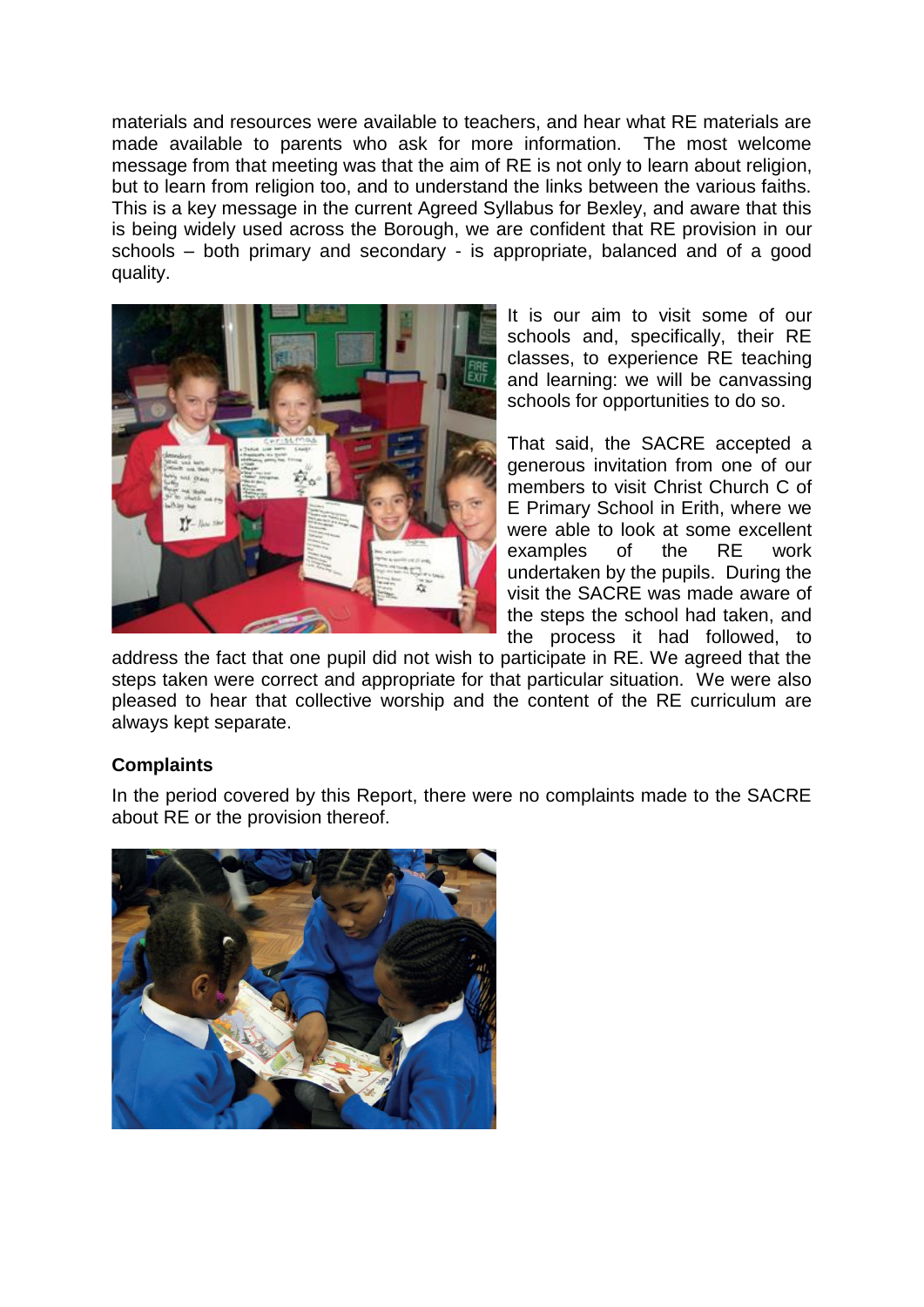#### **Religious Studies examination results: Bexley, 2007 - 2016**

*(Data provided where available. 2016 data is provisional)*

| <b>GCSE</b><br><b>Full</b> |                | <b>Passes</b> | % Passes    | All passes | % All Passes |
|----------------------------|----------------|---------------|-------------|------------|--------------|
| <b>Course</b>              | <b>Entries</b> | $A^*$ - $C$   | $A^*$ - $C$ | $A^* - G$  | $A^* - G$    |
| 2007                       | 730            | 510           | 69.9        | 723        | 99.0         |
| 2008                       | 823            | 675           | 82.0        | 822        | 99.9         |
| 2009                       | 1.010          | 746           | 73.4        | 994        | 98.4         |
| 2010                       | 1,120          | 829           | 74.0        | 1,116      | 99.6         |
| 2011                       | 1,625          | 1,161         | 71.4        | 1,609      | 99.0         |
| 2012                       | 2,133          | 1,458         | 68.4        | 2,091      | 98.0         |
| 2013                       | 1,977          | 1,481         | 74.9        | 1,953      | 98.8         |
| 2014                       | 2,136          | 1,650         | 77.2        | 2,111      | 98.8         |
| 2015                       | 2,062          | 1,635         | 79.3        | 2,031      | 98.5         |
| 2016                       | 2,197          | 1,625         | 74.0        | 2,163      | 98.5         |

| <b>GCSE</b><br><b>Short</b> |                | <b>Passes</b> | % passes    | All passes | % all passes |
|-----------------------------|----------------|---------------|-------------|------------|--------------|
| <b>Course</b>               | <b>Entries</b> | $A^*$ - $C$   | $A^*$ - $C$ | $A^* - G$  | $A^*$ - G    |
| 2007                        | 1.675          | 962           | 57.4        | 1,609      | 96.1         |
| 2008                        | 1.554          | 932           | 60          | 1,525      | 98.1         |
| 2009                        | 1,417          | 900           | 63.5        | 1,395      | 98.5         |
| 2010                        | 1,631          | 892           | 54.7        | 1,590      | 97.5         |
| 2011                        | 1.047          | 593           | 56.6        | 1,008      | 96.3         |
| 2012                        | 536            | 299           | 55.8        | 510        | 95.1         |
| 2013                        | 706            | 357           | 50.6        | 673        | 95.3         |
| 2014                        | 437            | 178           | 40.7        | 395        | 90.4         |
| 2015                        | 216            | 44            | 20.4        | 198        | 91.7         |
| 2016                        | 3              | 1             | 33.3        | 3          | 100.0        |

| <b>AS</b> |                | <b>Passes</b> | % passes | All passes | % all passes |
|-----------|----------------|---------------|----------|------------|--------------|
| Level     | <b>Entries</b> | A - B         | $A - B$  | $A - E$    | $A - E$      |
| 2009      | 108            | 41            | 38.0     | 89         | 82.4         |
| 2010      | 104            | 40            | 38.5     | 91         | 87.5         |
| 2011      | 98             | 32            | 32.7     | 89         | 90.8         |
| 2012      | 142            | 68            | 47.9     | 122        | 85.9         |
| 2013      | 140            | 52            | 37.1     | 121        | 86.4         |
| 2014      | 118            | 54            | 45.8     | 113        | 95.8         |
| 2015      | 226            | 97            | 42.9     | 212        | 91.7         |
| 2016      | 238            | 95            | 39.9     | 226        | 95.0         |

| A Level | <b>Entries</b> | <b>Passes</b><br>$A^* - B$ | % Passes<br>$A^*$ - $B$ | <b>All Passes</b><br>$A^*$ - $E$ | % All Passes<br>$A^*$ - $E$ |
|---------|----------------|----------------------------|-------------------------|----------------------------------|-----------------------------|
| 2009    | 67             | 31                         | 46.3                    | 67                               | 100.0                       |
| 2010    | 58             | 34                         | 58.6                    | 57                               | 98.3                        |
| 2011    | 68             | 28                         | 41.2                    | 67                               | 98.5                        |
| 2012    | 61             | 28                         | 45.9                    | 56                               | 91.8                        |
| 2013    | 80             | 46                         | 57.5                    | 78                               | 97.5                        |
| 2014    | 82             | 47                         | 57.3                    | 80                               | 97.6                        |
| 2015    | 90             | 44                         | 48.9                    | 88                               | 97.8                        |
| 2016    | 148            | 79                         | 53.4                    | 148                              | 100.0                       |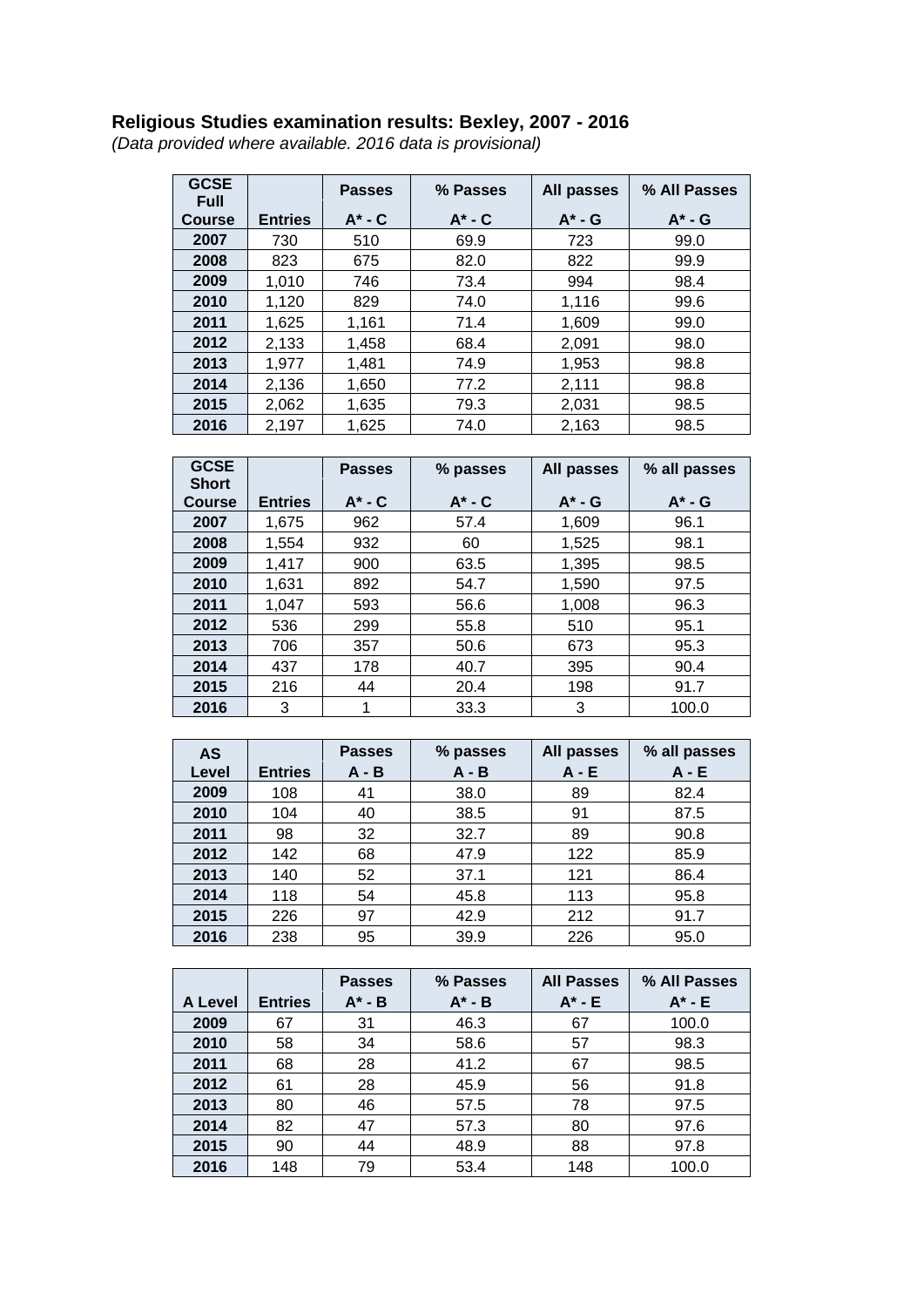#### **Religious Studies examination results 2016: Comparison with National\* results**

*(2016 data is provisional)* (\* England)

| <b>GCSE Full Course</b> | <b>Entries</b> | % Passes<br>$A^*$ - $C$ | % All Passes<br>$A^* - G$ |
|-------------------------|----------------|-------------------------|---------------------------|
| Bexlev                  | 2197           | 74.0                    | 98.5                      |
| England                 | 268,573        | 71.5                    | 97 R                      |

| <b>GCSE Short Course</b> | <b>Entries</b> | % Passes<br>$A^* - C$ | % All Passes<br>$A^*$ - G |
|--------------------------|----------------|-----------------------|---------------------------|
| Bexley                   | 3              | 33.3                  | 100.0                     |
| England                  | 36.445         | 53.5                  | 94.3                      |

| <b>AS Level</b> | <b>Entries</b> | % Passes<br>A - B | % All Passes<br>A - E |
|-----------------|----------------|-------------------|-----------------------|
| Bexlev          | 238            | 39.9              | 95.0                  |
| England         | 32.913         | 45.0              | Q9.                   |

| A Level | <b>Entries</b> | % Passes<br>$A^* - B$ | % All Passes<br>$A^* - E$ |
|---------|----------------|-----------------------|---------------------------|
| Bexley  | 148            | 53.4                  | 100.0                     |
| England | 22.079         | 54.4                  | 98.5                      |

Data Source: Nexus Nova, KS4 & KS5 Data [January 2017]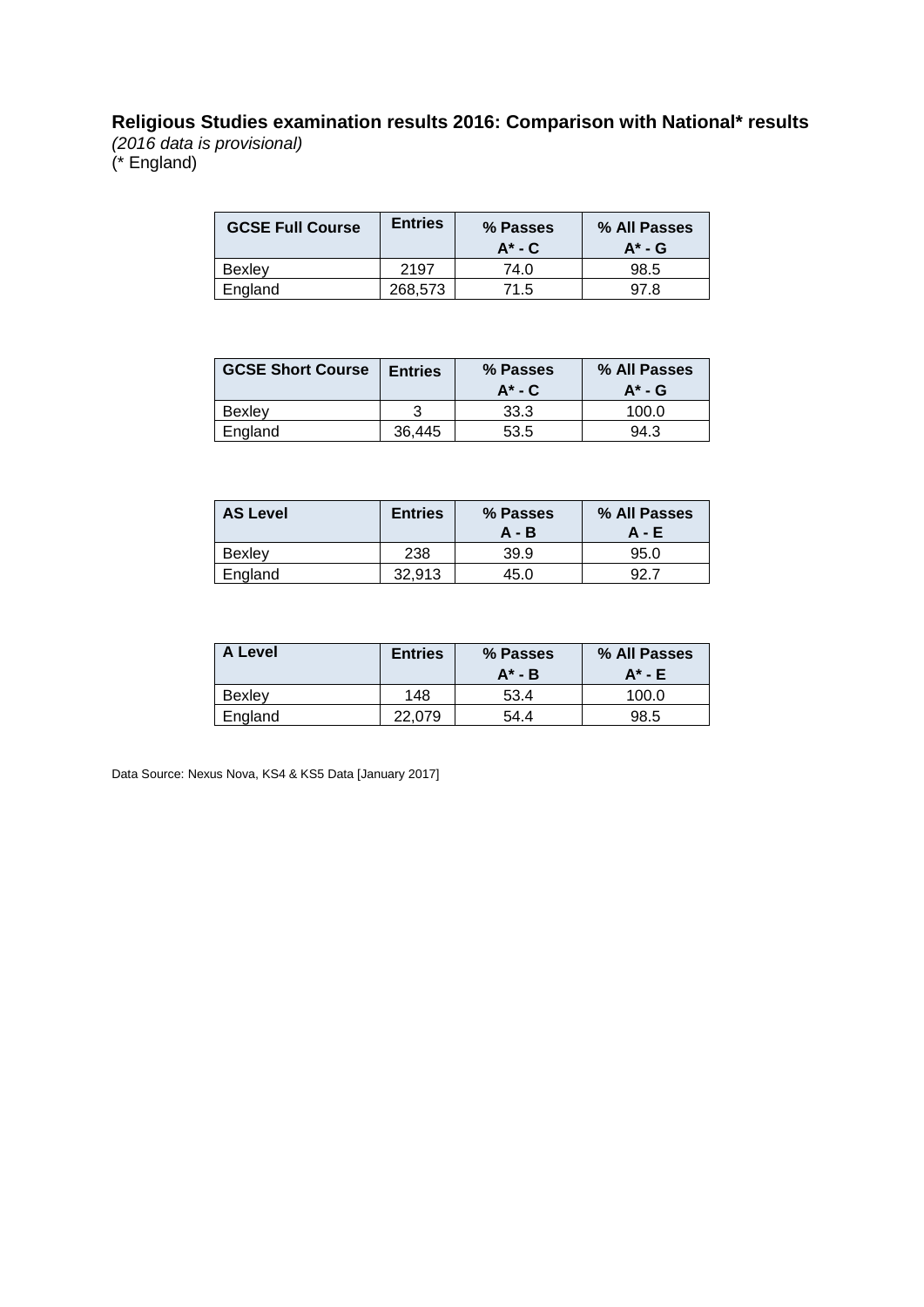# **4. AGREED SYLLABUS**

#### **The Bexley Agreed Syllabus**

As reported last year, following a fundamental review over the course of more than two years, the SACRE and Agreed Syllabus Conference were able to launch a new Bexley Agreed Syllabus in September 2014.

Feedback from teachers on the SACRE indicated that the Syllabus was well known in their schools and that teachers had well established plans in schools that enabled the Syllabus to be taught. In the past year, feedback from many other teachers has been equally positive and welcoming, and they particularly welcomed the newly introduced online resource, with the non-statutory elements predominantly web based and available via a number of media, such as Bexley Fronter etc.

By adopting an online approach, the SACRE is able to quickly and efficiently review the Agreed Syllabus non-statutory resources, respond to feedback, maintain and update the available material and provide the best available resources to our schools.

The SACRE continually monitors the Agreed Syllabus, and has conducted a survey with Bexley schools and the Youth Council. Any issues arising have been addressed and feedback with suggestions for areas for improvement are being followed up and, where feasible, are implemented. For example, we have responded to requests for more training and extended the support materials available. Now the Syllabus is embedded, we are encouraging teachers to share their good practice.

In addition, the CRiBS organisation (Christian Resources in Bexley Schools) delivers some of the Agreed Syllabus modules in our schools and they say they have received excellent feedback and that they, and the schools, are very pleased with it. SACRE Members have also been present to observe, and we are pleased to report that they have confirmed this view.

#### **Our next review**

In accordance with requirements, we will start the process on undertaking the next full review of the Agreed Syllabus by the middle of April 2019.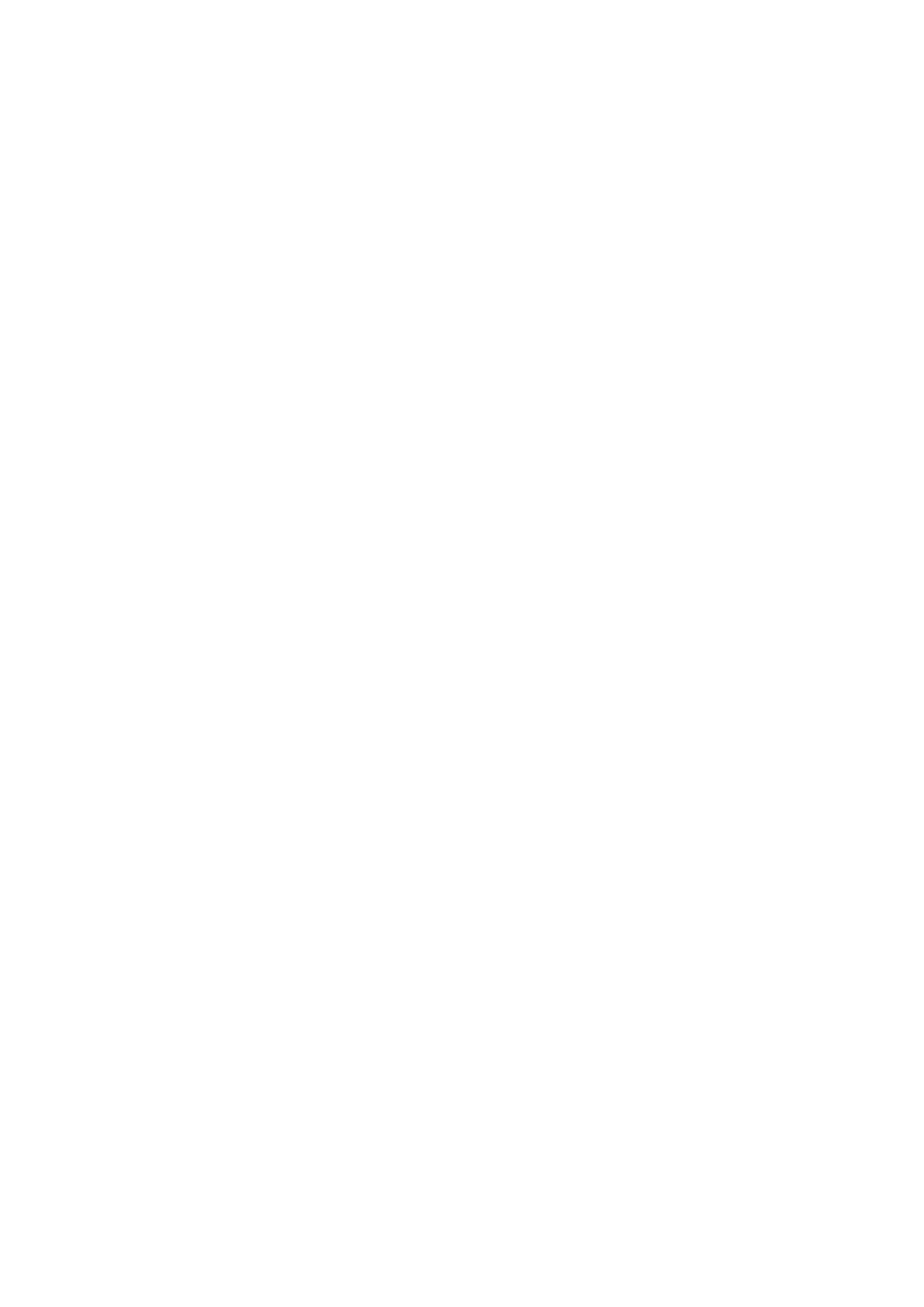# **5. COLLECTIVE WORSHIP**

#### **Collective Worship in Bexley**

As mentioned in section 3, when we visited Christ Church C of E Primary School in Erith members were advised on the Collective Worship undertaken in that particular school, and were satisfied with the arrangements.

The SACRE last conducted a review of Collective Worship in 2013. Mindful of our statutory responsibility to advise the London Borough of Bexley on Collective Worship, the SACRE wanted to gather information on the extent and scope of the provision of Collective Worship and determine what steps, if any, needed to be taken. Following research and surveys the SACRE concluded that provision of Collective Worship in the Borough's schools is adequate and, at that time, no further work was required to promote it.

Collective Worship continues to appear to be inclusive, varied and of benefit to students, and so the view reached in 2013 has not changed. However, we are presently aware of a lot of national debate on this topic, and dependent on the outcomes of the debate, we may wish to make this our next area of focus.

#### **Determination and complaints**

For a number of years the SACRE has had a comprehensive determination framework that provides guidance on the procedures in the London Borough of Bexley for Head Teachers of schools wishing to seek a determination in respect of collective worship, or renewal or review of a previous determination. This framework has never been brought into use and, as might be expected, therefore, in the period of this report no determinations were applied for.

The SACRE did not receive any complaints about Collective Worship.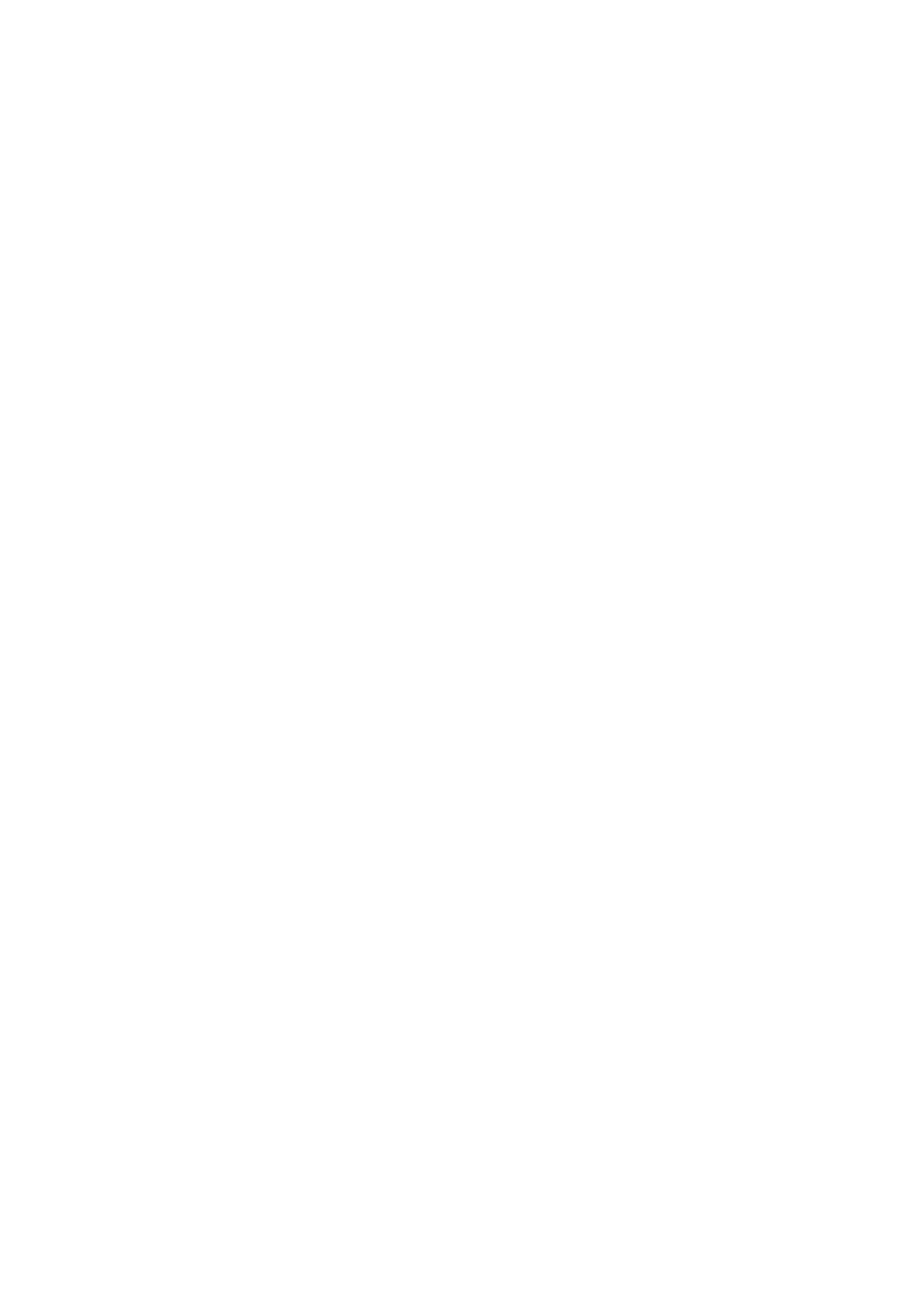# **6. MANAGEMENT OF SACRE**

#### **Professional and administrative support**

Meetings of the SACRE are attended by a senior officer from the local authority's Children and Education Services Directorate. An officer of the Committee Services and Scrutiny team of the local authority clerks the SACRE meetings and acts as the point of contact for individual members and external enquiries. The SACRE has access to services provided by our RE Adviser, for 10 days a year.

#### **Development of the SACRE and SACRE training**

Despite financial constraints, SACRE members are encouraged to attend national and regional events and to report back to subsequent SACRE meetings. Our Chairman visited Newham SACRE to fact find on working methods and resources, and share good practice and views on common issues.

Any new members are provided with details of the work of the Bexley SACRE and are given copies of relevant National Association of SACREs literature. In addition, each new member is offered an induction session.

#### **Finance**

The SACRE receives no independent funding, although we are grateful to have access to a small allocation from the local authority's education budget should the need arise for a limited number of conference delegate fees, for example, and our NASACRE membership fee. The fee for the SACRE's Adviser is also paid from this budget.

#### **Membership and Constitution**

Maintaining a strong membership is an ongoing concern for the SACRE.

Groups B and C are full to requirement which is positive, although there remain vacancies in Group A, and it is these vacancies that a proving to be the most difficult to fill, and retain members. There is continued "churn" in certain religious representatives in Group A, in that members do not always stay very long, and there is evidence that others are attending less regularly. When a vacancy occurs, a number of local and national organisations are either unable to offer a nominee, or appearing unwilling to do so.

Fewer members means there is even more expectation on those that remain and who, we must not forget, give their time voluntarily.

The terms of office for all Bexley SACRE members in Groups A to C inclusive will end in May 2018, although some may be subject to renewal thereafter. The membership was most recently reviewed in May 2014.

The SACRE Constitution was last reviewed in 2010, and there are no immediate plans to conduct another review. However, the SACRE will consider the NASACRE Constitution later in 2016 and this may prompt some discussion about our own Constitution.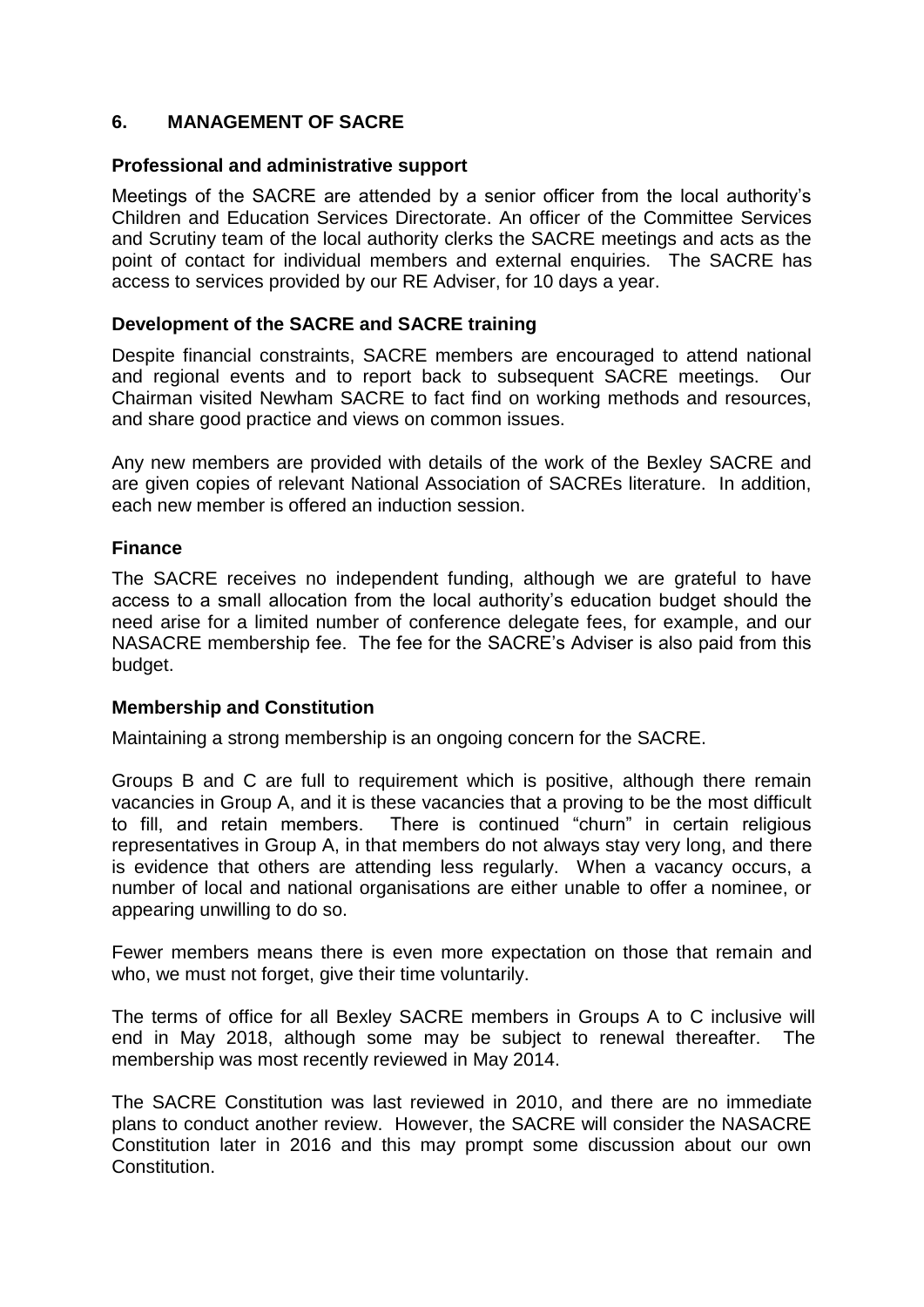Details of the SACRE membership and attendance at meetings during the period of this Report, are provided in the following three pages.

# **NASACRE Code of Conduct**

In November 2015 the SACRE discussed the NASACRE Code of Conduct, agreed the general principles of it and agreed to adopt it. The Code will complement our Constitution.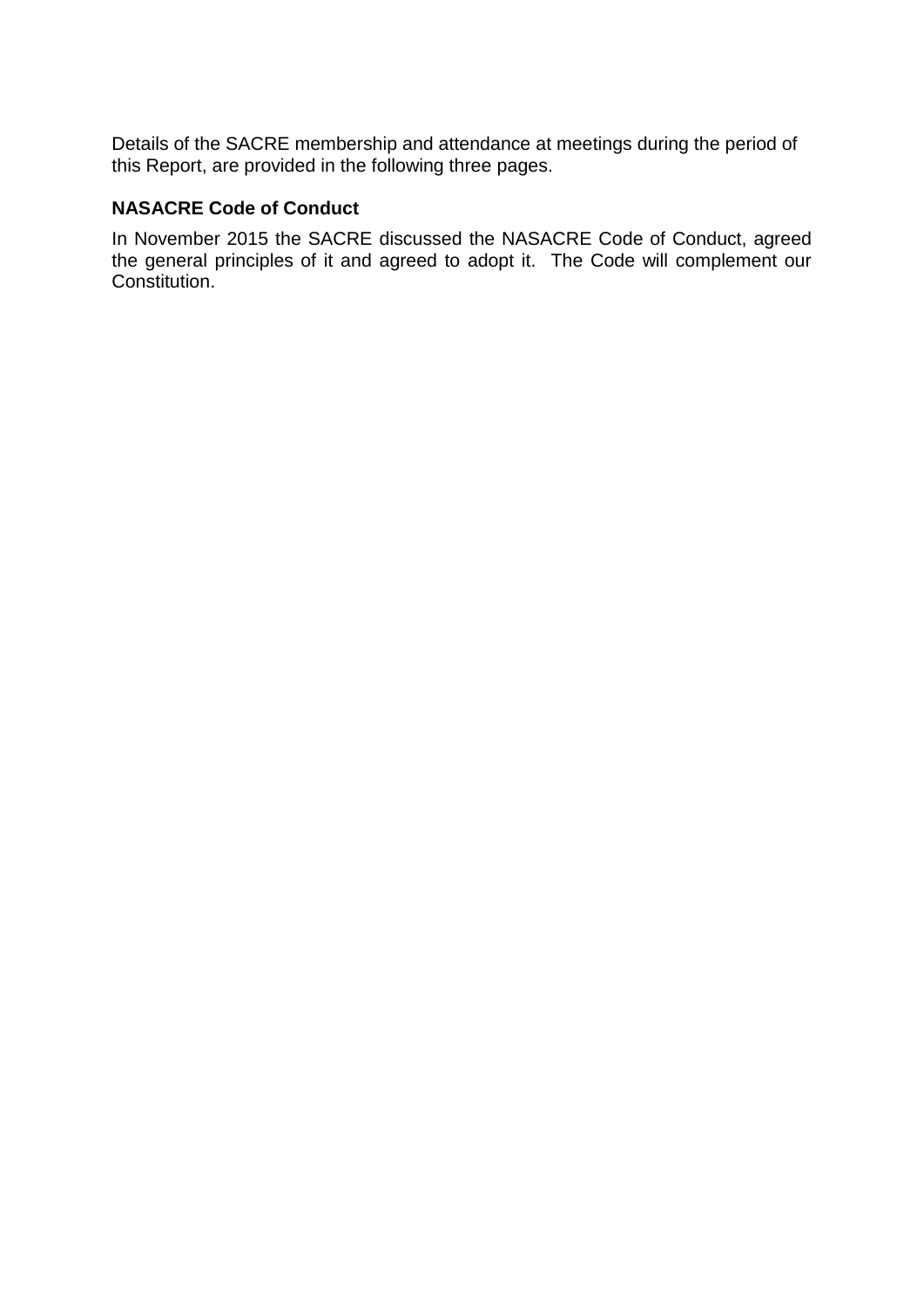The composition of the SACRE for the 2015/16 academic year was as follows:

# **GROUP A (CHRISTIAN AND OTHER FAITHS)**

| <b>Baptist</b>                       | Mr Gordon Raggett   |
|--------------------------------------|---------------------|
| <b>Buddhism</b>                      | Mr R A Wimalasekera |
| Free Church (Evangelical Christians) | Mr Paul Weston      |
| Hinduism                             | Vacancy             |
| Islam                                | Mrs Faozia Rashid   |
| Judaism                              | Vacancy             |
| <b>Methodist</b>                     | Mrs Di Sprowles     |
| <b>Roman Catholic</b>                | Vacancy             |
| Sikh                                 | Vacancy             |

# **GROUP B (CHURCH OF ENGLAND)**

| Mrs Dorothy Jones        | (Vice Chairman) |
|--------------------------|-----------------|
| Rev. Scott Lamb          |                 |
| Mrs Michelle Torrance    | Since July 2016 |
| <b>Mrs Jeannie Watts</b> | Until July 2016 |
| Fr. Philip Wells         |                 |

# **GROUP C (TEACHERS IN THE AUTHORITY)**

| Mrs June Ben Rabah        |                  |
|---------------------------|------------------|
| <b>Mrs Emily Champion</b> |                  |
| Mrs Judith Fudger         |                  |
| Ms Victoria O'Reilly      |                  |
| Ms Jaymie Pauvaday        | Since March 2016 |
| Ms Cerys Siney            |                  |
| Ms Frances Thapen         | Until April 2016 |
|                           |                  |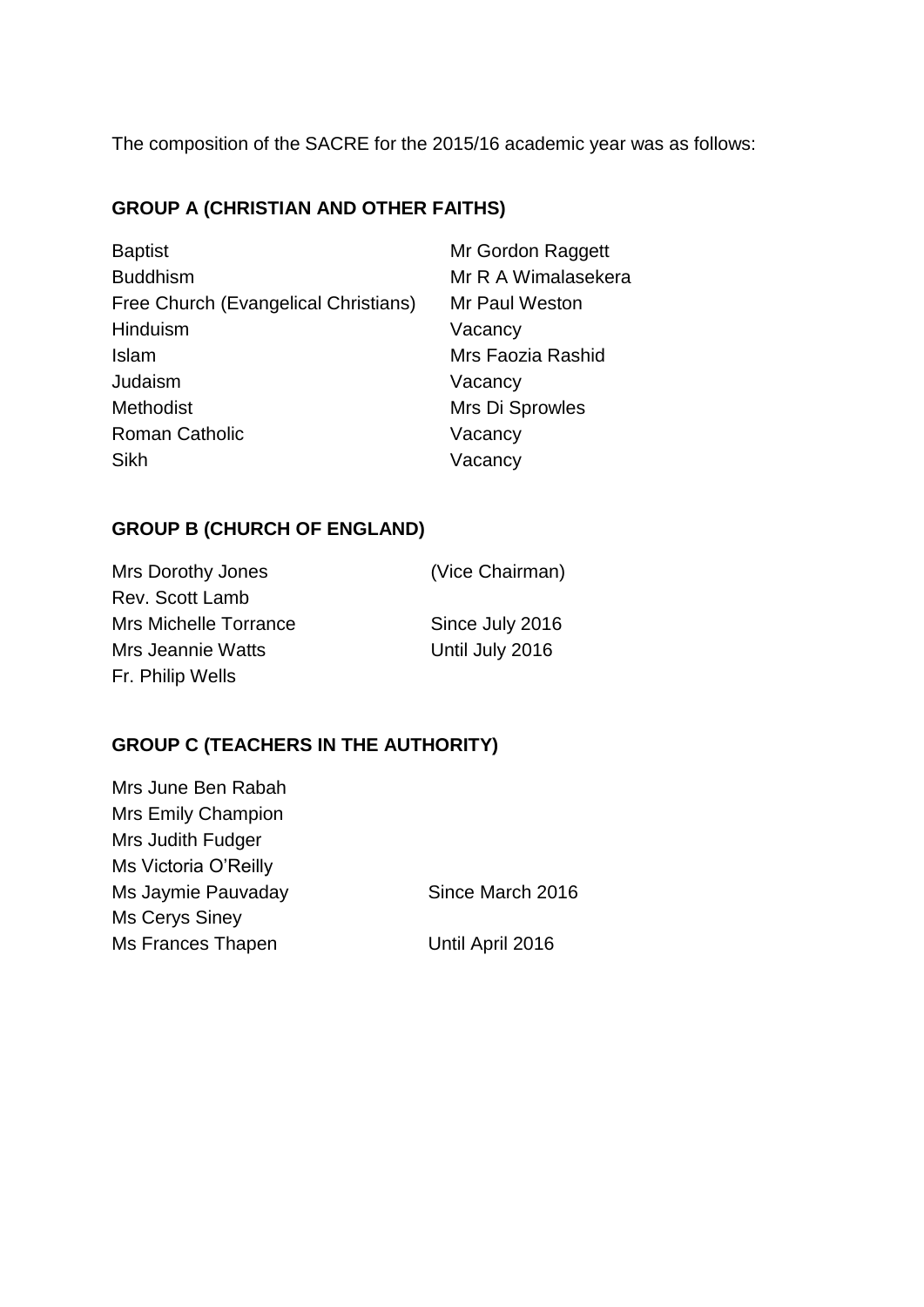# **GROUP D (THE AUTHORITY)**

| <b>Councillor Esther Amaning</b>      |                                     |
|---------------------------------------|-------------------------------------|
| <b>Councillor Derry Begho</b>         | Since May 2016                      |
| <b>Councillor Christine Catterall</b> |                                     |
| <b>Councillor Graham D'Amiral</b>     | Until May 2016                      |
| <b>Councillor Ross Downing</b>        |                                     |
| <b>Councillor Danny Hackett</b>       | Until May 2016                      |
| <b>Councillor Steven Hall</b>         | Since May 2016                      |
| <b>Councillor David Hurt</b>          |                                     |
| <b>Councillor David Leaf</b>          | (Chairman)                          |
| Mr Timothy Rice                       | (Bexley School Governors (Primary)) |

# **CO-OPTED MEMBERS**

None

# **SUBSTITUTE MEMBERS (other than Councillor substitutes)**

Dr Fazlur Rashid Group A (Islam)

# **ADVISERS AND OFFICERS**

Ms Virginia Corbyn Part-time Adviser

Ms Jo Lakey **Head of School Improvement**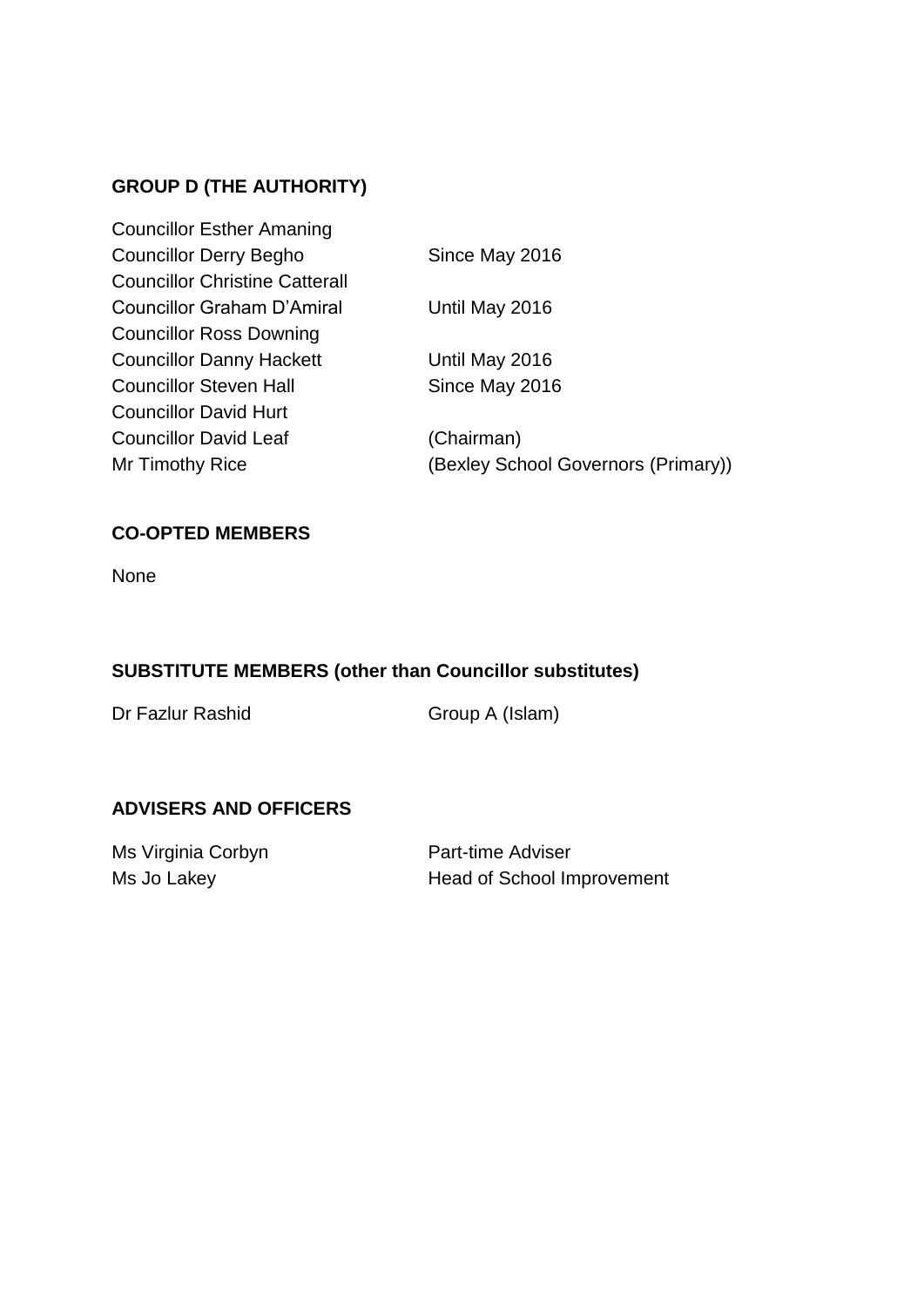Attendance by members during the 2015/16 academic year was as follows:

|                                              | <b>Possible</b> | <b>Actual</b>  |
|----------------------------------------------|-----------------|----------------|
| Mr Gordon Raggett                            | $\overline{2}$  | 2              |
| Mrs Faozia Rashid                            | 3               | $\overline{2}$ |
| Mrs Di Sprowles                              | 3               | 1              |
| Mr Paul Weston                               | 3               | 3              |
| Mr R A Wimalasekera                          | 3               | 0              |
| Mrs Dorothy Jones (Vice Chairman)            | 3               | 2              |
| Rev. Scott Lamb                              | 3               | 3              |
| <b>Mrs Michelle Torrance</b>                 | 0               | 0              |
| <b>Mrs Jeannie Watts</b>                     | 3               | $\overline{2}$ |
| Fr. Philip Wells                             | 3               | $\overline{2}$ |
| Mrs June Ben Rabah                           | 3               | 2              |
| Ms Cerys Siney                               | 3               | 1              |
| Ms Frances Thapen                            | $\overline{2}$  | 0              |
| Mrs Judith Fudger                            | 3               | 1              |
| Mrs Emily Champion                           | 3               | 0              |
| Ms Victoria O'Reilly                         | 3               | 0              |
| Ms Jaymie Pauvaday                           | $\overline{2}$  | 1              |
| <b>Councillor Esther Amaning</b>             | 3               | 3              |
| <b>Councillor Derry Begho</b>                | 1               | 1              |
| <b>Councillor Christine Catterall</b>        | 3               | 2              |
| <b>Councillor Graham D'Amiral</b>            | $\overline{2}$  | 0              |
| <b>Councillor Ross Downing</b>               | 3               | 0              |
| <b>Councillor Danny Hackett</b>              | $\overline{2}$  | 2              |
| <b>Councillor Steven Hall</b>                | 1               | 1              |
| <b>Councillor David Hurt</b>                 | 3               | 1              |
| <b>Councillor David Leaf (Chair)</b>         | 3               | 3              |
| Mr Timothy Rice                              | 3               | 0              |
| Dr Fazlur Rashid (as substitute or observer) | 3               | 3              |
| Ms Virginia Corbyn                           | 3               | 2              |
| Ms Jo Lakey                                  | 3               | $\overline{2}$ |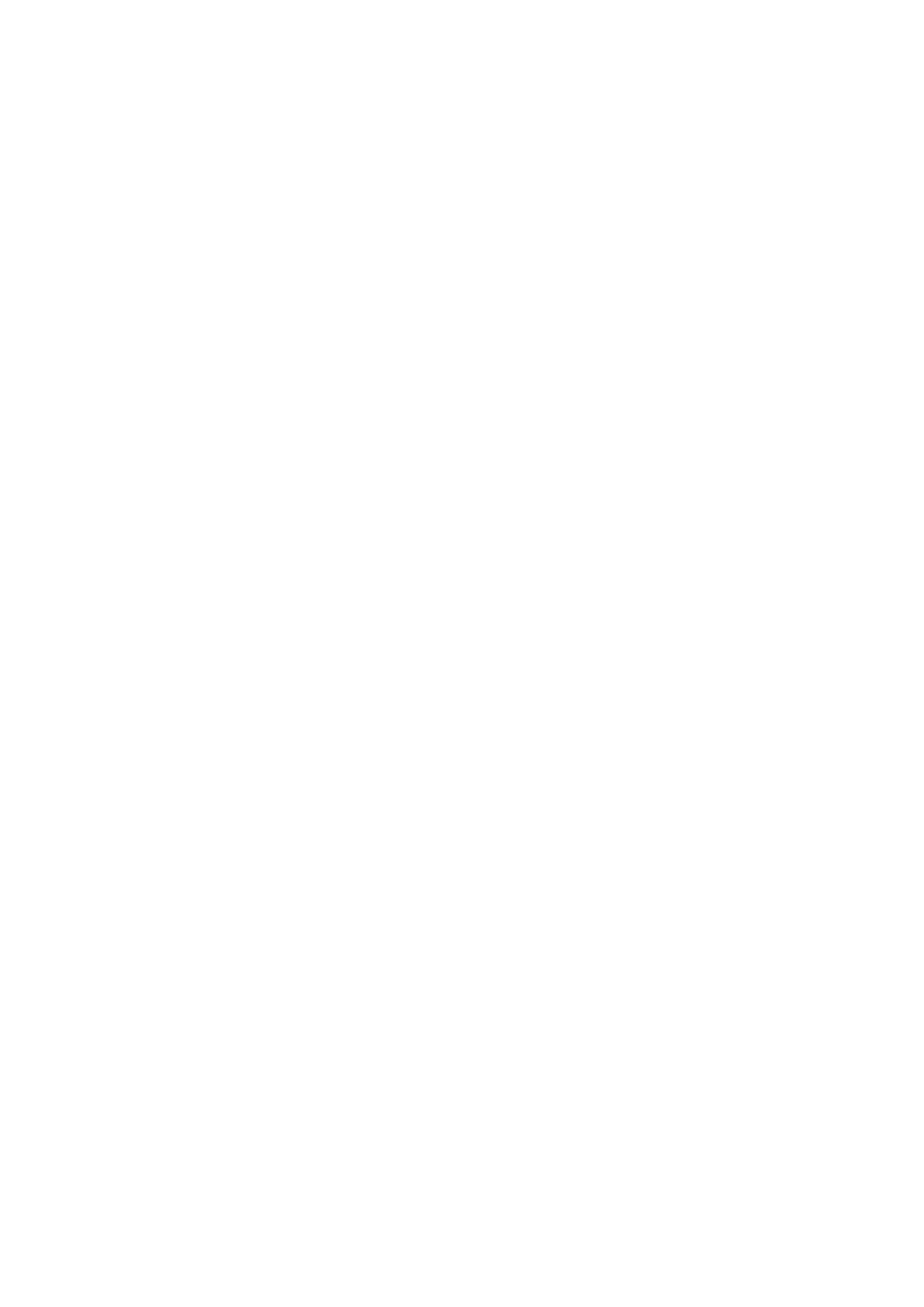# **7. SACRE IN THE WIDER COMMUNITY**

#### **Our activities**

Bexley SACRE is a member of the National Association of SACREs (NASACRE). As mentioned earlier in this report, we adopted the NASACRE Code of Conduct.

The SACRE works in collaboration with the local Diocesan Boards.

The CRiBS organisation (Christian Resources in Bexley Schools) continues to be represented on the SACRE.

As mentioned elsewhere, the SACRE undertook a kind offer from a SACRE member and teacher at Christ Church C of E Primary School in Erith to host a meeting and to take a tour of the school to view pupils' RE work. The focus of this meeting was RE in the school environment. We are extremely grateful for the hospitality shown to us.

We have invited the Bexley Youth Council to become a co-opted member of the SACRE – we found their insight and contribution to one of our meetings most helpful and informative, and consider that they can offer a different perspective to our discussions.

The SACRE has also adopted a programme of member and external guest presentations, to enable us to learn more about RE teaching and the work of faith groups in our community.

Our Chairman visited Newham SACRE to gain some insight into how another SACRE is run, and he is grateful for the hospitality afforded to him.

The contribution of the SACRE to the local authority agenda is primarily through the provision of RE resources and RE subject leader training and networking events, all reported elsewhere.

AS reported earlier, we feel there is a need to raise awareness of our existence and activities, and we will consider how best to achieve this.

#### **Consultations and correspondence**

The SACRE has followed with interest the work of the All Party Parliamentary Group on Religious Education (APPG) and agrees with their opinion arising from the most recent inquiry into Religious Literacy, namely that excellent school-based RE is essential for improving religious literacy, and that religious literacy in turn is an essential part of life, facilitating effective community engagement and enriching public dialogue. We welcome the APPG call for the Department for Education (DfE) to stimulate specialist RE teacher recruitment. Their recommendation that the DfE should give renewed consideration to introducing RE as a Humanities subject in the English Baccalaureate echoes our own views on this, expressed four years ago to the Religious Education Council of England and Wales.

The conclusion arising from the Westminster Faith Debate 'A New Settlement; Religion and Faith in Schools' was discussed by the SACRE in November 2015.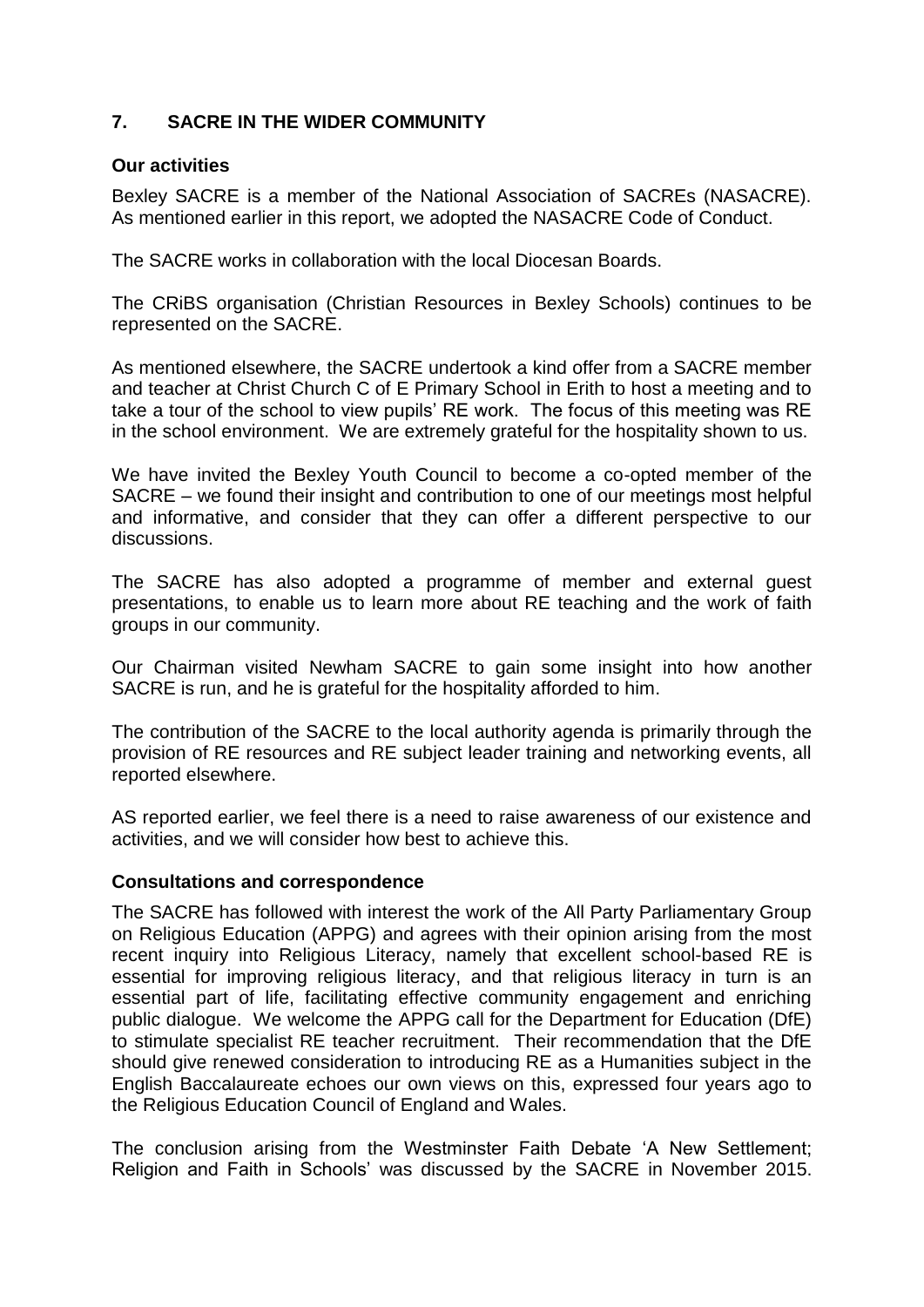Some members expressed the view that the recommendations proposed would make it difficult for faith schools to retain their individual characters. It was also considered that the conclusions raised issues with terms such as 'families of faith' and the classification of such. As a result, the Chairman sent an official response.

## **Equality**

When using the locally Agreed Syllabus, the SACRE has made it clear that schools need to take into account the position that some faith groups take with regard to human sexuality, so that LGBT (Lesbian, Gay, Bi sexual, and Transgendered) young people are not made to feel vulnerable when these issues are being explored.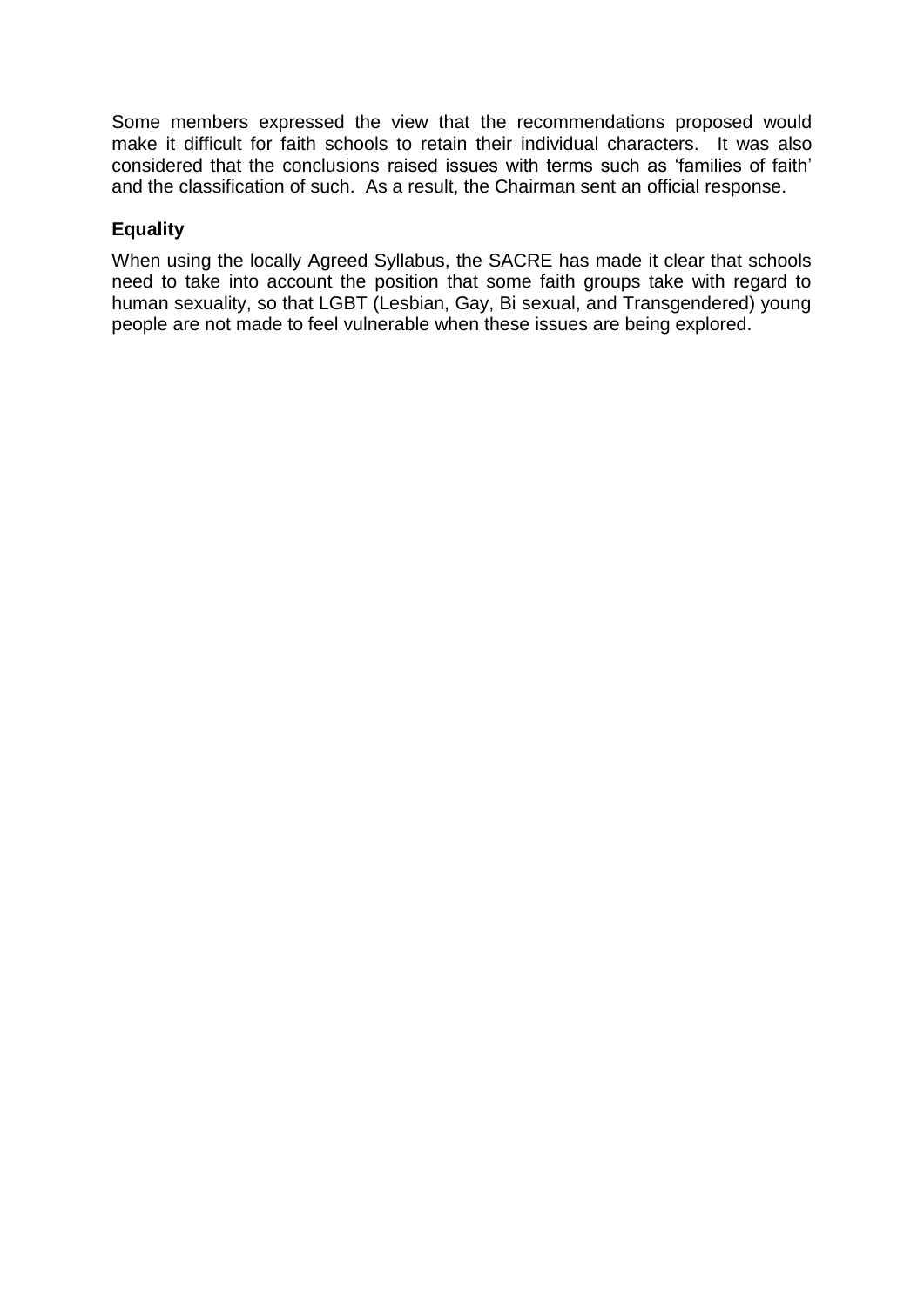## **8. SUMMARY**

In preparing this report it is quite surprising to note the range of activities and topics that the SACRE has managed to cover in just three meetings.

Next year we will hold our SMSC Conference, and clearly there are a number of local matters that we will wish to consider discussing and taking forward not only as a result of that, but in other areas too, as reported here. Nationally, we will follow events and debates with interest, and contribute to any matter where a SACRE's views are sought.

However, this is all against a backdrop of difficult times for the public sector, and Bexley is not immune in that financial and staffing resources are stretched and we cannot impose too much more on those people that already do so much for us, either as employees, volunteers or advisers.